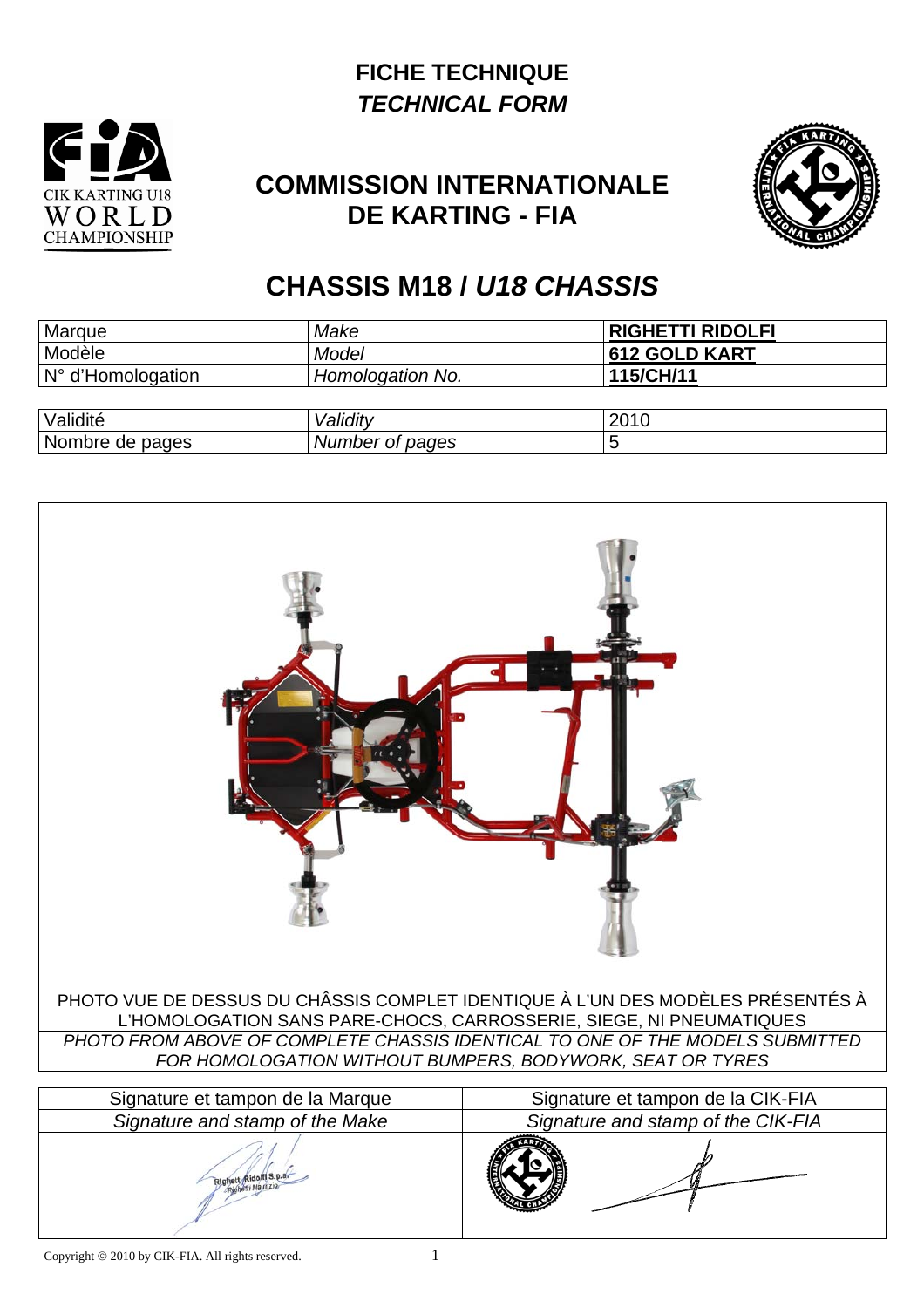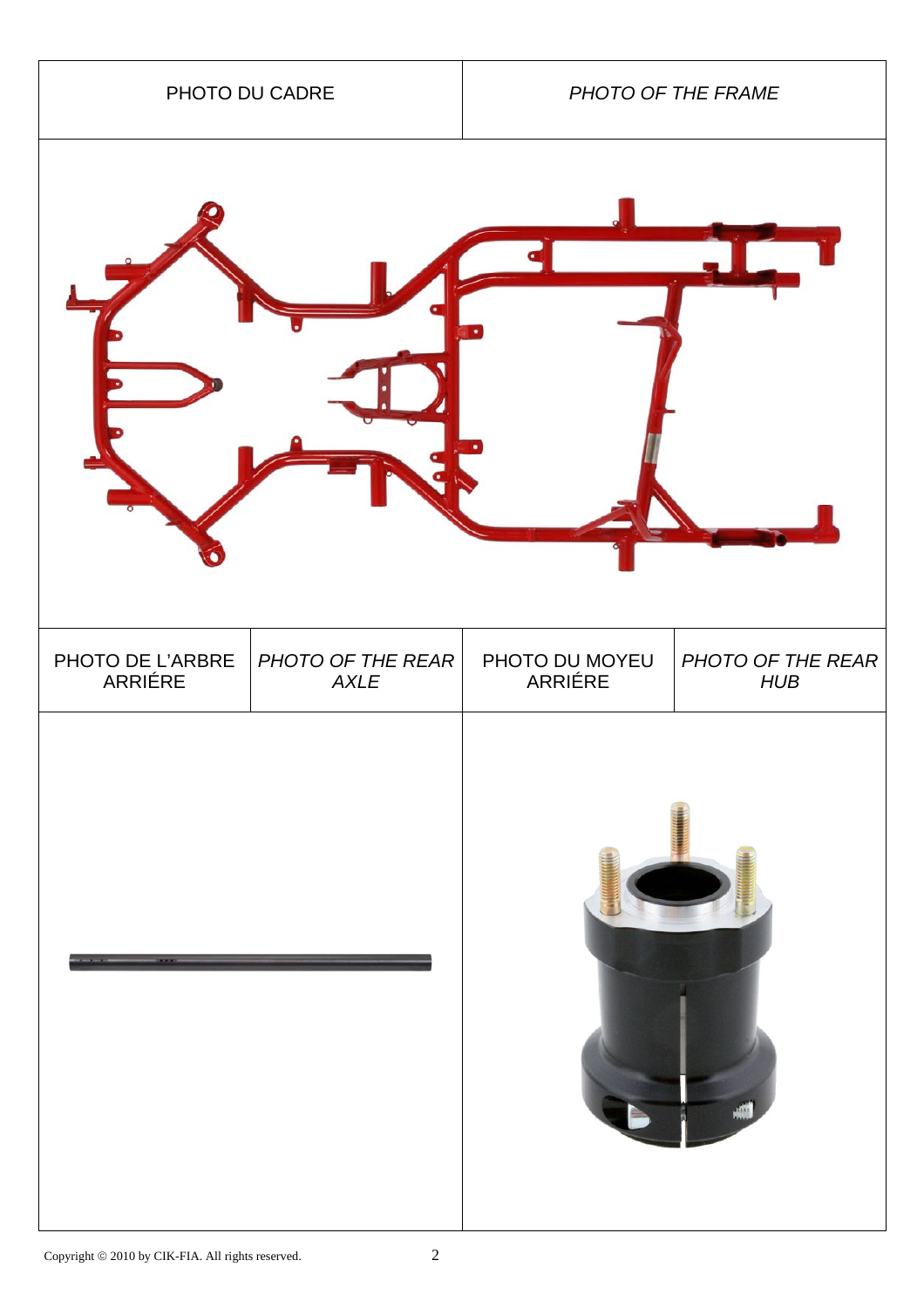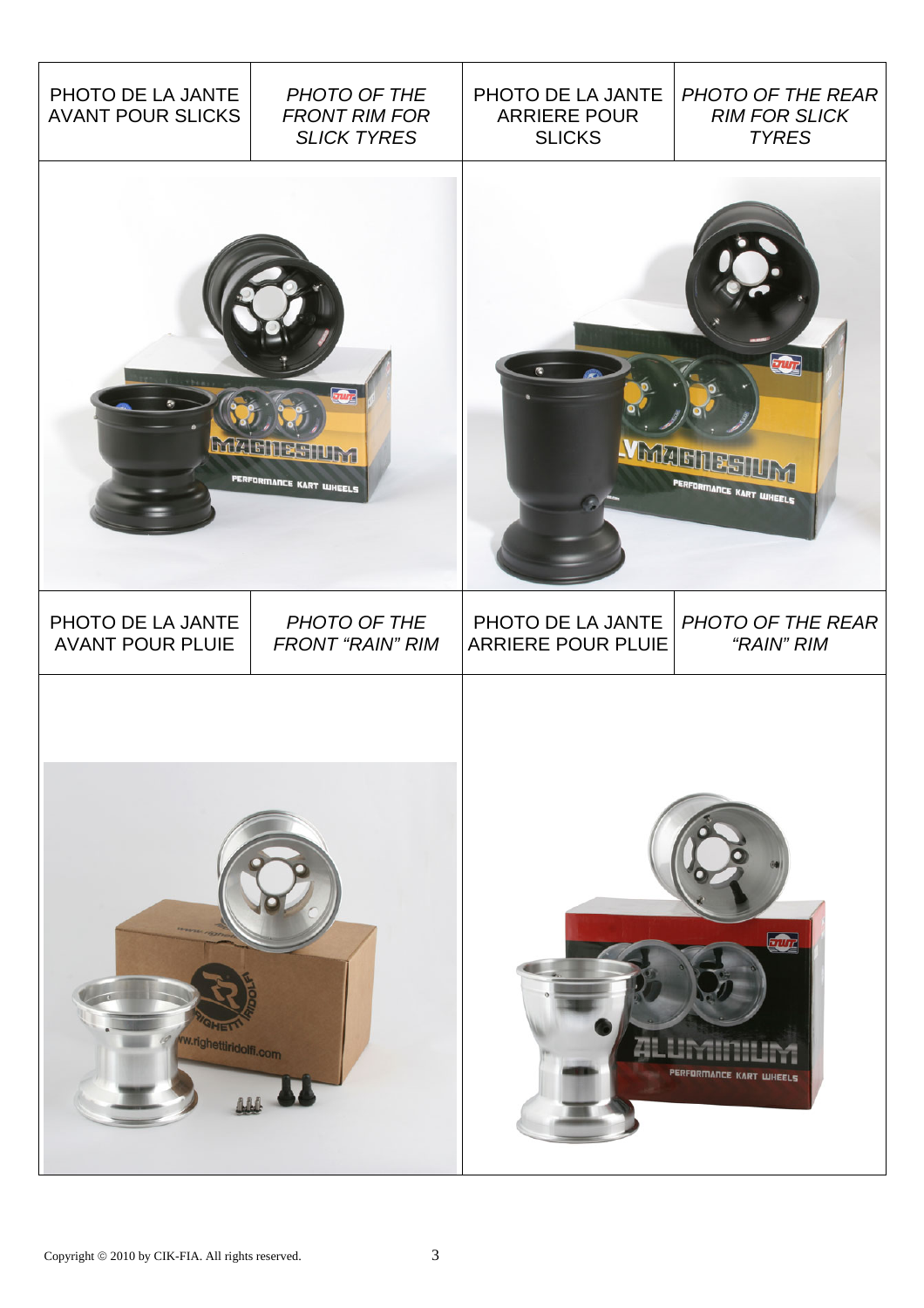| PHOTO DU<br><b>STABILISATEUR</b><br><b>AVANT</b> | PHOTO OF THE<br><b>FRONT STABILISER</b>   | PHOTO DU<br><b>STABILISATEUR</b><br>LATÉRAL | PHOTO OF THE SIDE<br><b>STABILISER</b>               |
|--------------------------------------------------|-------------------------------------------|---------------------------------------------|------------------------------------------------------|
|                                                  |                                           |                                             |                                                      |
| PHOTO DE LA FUSÉE<br><b>AVANT GAUCHE</b>         | PHOTO OF THE LEFT<br><b>FRONT SPINDLE</b> | PHOTO DE LA FUSÉE<br><b>AVANT DROITE</b>    | PHOTO OF THE<br><b>RIGHT FRONT</b><br><b>SPINDLE</b> |
| $\bullet$                                        |                                           |                                             |                                                      |